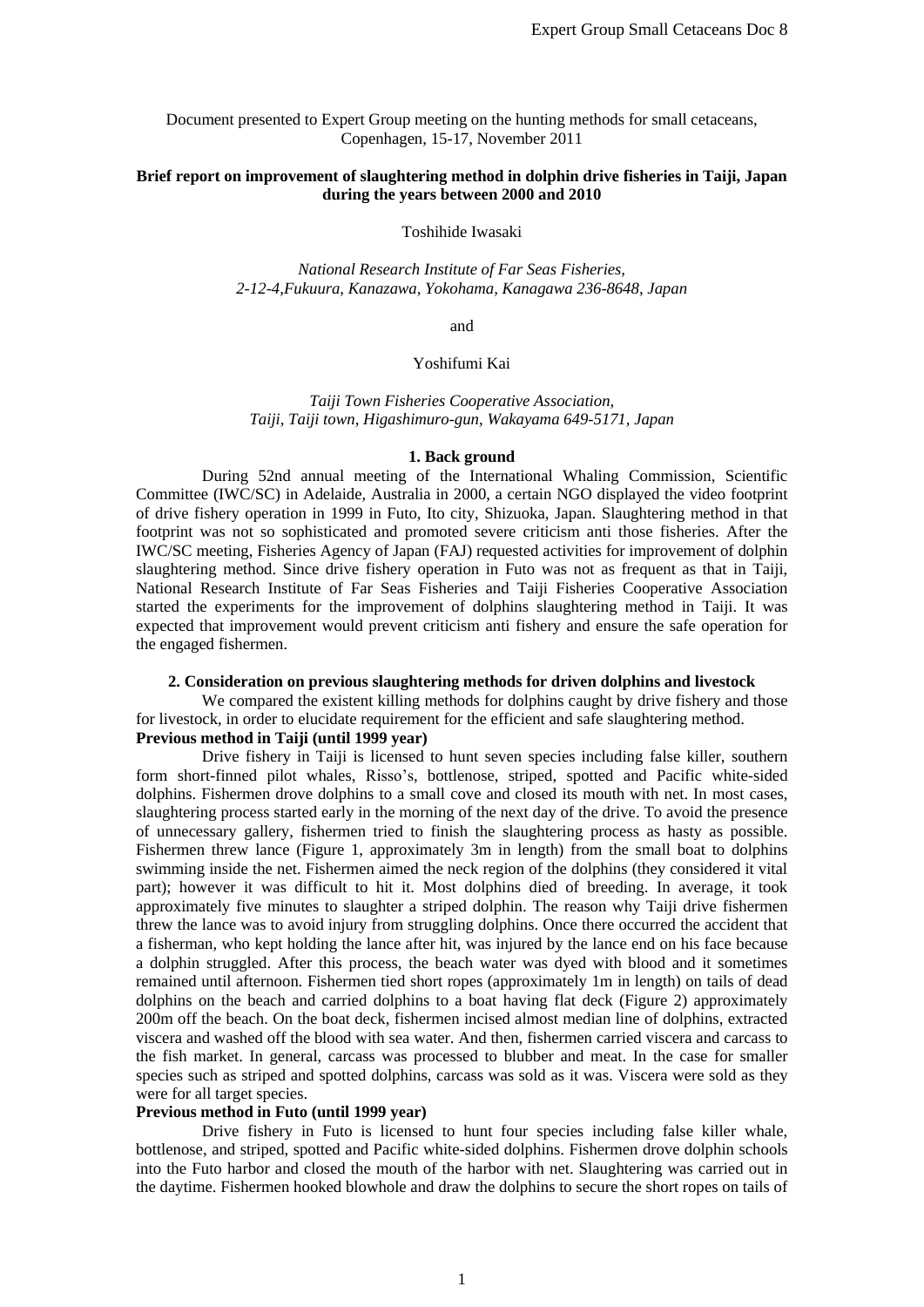the dolphins. Hooks were not as blunt as those in the Faroe Islands (see later part). Fishermen landed live dolphins with ropes to the pickup truck waiting on the berth using a derrick boom of a fishing boat. The pickup truck carried dolphins to the fish market of the harbor. In the market, fishermen slaughtered dolphins cutting cervical blood vessels with ordinary knives. Killing time data were not available, but dolphins struggled and bled until death. Dead dolphins were processed and sold at the market. Fishermen in Futo seemed not to mind that their slaughtering was being seen or recorded by the gallery.

# **Method for cattle and pigs**

Restrained cattle will be struck by a captive bolt pistol in the middle point between both eyes and temporarily stunned because of brain damage (not dead). Immediately, they will be cut in their cervical blood vessels. For the safety of the operators, spinal cord of cattle used to be broken with stainless steel wire penetrated through bolt wound (pithing) in order to prevent reflex movement of hind limb. However, now pithing is banned by the Government of Japan to prevent transmission of bovine spongiform encephalopathy (BSE). Cattle will die in less than 30 seconds after pistol hit. Bleeding is major cause of death.

In the case for pigs, operators restrained animals with electric shock and immediately they speared heart and cut cervical blood vessels. Killing time seemed slightly shorter than those for cattle probably due to smaller body size.

## **Method in the Faroe Islands (spinal cut)**

In the operation of the Faroese drive fishery, the boats drive dolphin schools to the beach. Hunters on the beach restrain and draw dolphins with a blunt blowhole hook. With a short lance called whaling knife, they slaughter dolphins by breaking cervical spinal cord and blood vessels surrounding vertebra simultaneously (Olsen 1999). Killing time was reported shorter than 30 seconds. Olsen (1999) pointed out that blood supply to dolphin brain depends on blood vessel plexus surrounding vertebra. It means that single hit on the spinal cord simultaneously destroys large blood vessels. These double effects bring a prompt fatal result.

### **Requirement for dolphin slaughtering method**

From above comparison, we could extract requirement for dolphin slaughtering method. First, operators must restrain the animal. Second, during the restraint the operators must bleed as much and quick as possible by breaking large blood vessels or heart. Third, it is necessary to break the spinal nerves in order to ensure the death and to prevent reflex movement of the animal.

A captive bolt pistol, electric shocker and blunt blowhole hook help to restrain the animal. In addition, underwater environment seemed to minimize a stress on the animal. Bleeding is common for all the four methods. Spinal cord is the target in cattle and the Faroese methods.

However, we recognised some restrictive factors. In Japan, it is necessary to have license for holding and usage of a captive bolt pistol. In addition, it is not permitted to use the pistol for the purpose other than slaughtering cattle in an appropriate facility. It was concerned that the electric shocker would cause a shock to the operators/fishermen on the beach, if the shocker were introduced to dolphin slaughtering.

# **3. Experiments in Taiji during the years between 2000 and 2001**

### **Preliminary experiments**

In Taiji during October-November 2000, the junior author had tried stunning by bolt, blunt blowhole hook and a whaling knife assisted by dolphin drive fishermen. The junior author tried to stun Risso's and bottlenose dolphins. Stunning bolt was modified from a screwdriver. Tip of the bolt was 5cm in length. It was possible to stun the dolphin for a few minutes, but at last he used traditional lance for slaughtering. Olsen (1999) reported that a captive bolt pistol is not applicable for slaughtering of dolphins, because dolphins will show severe cramp after short stunning and it is dangerous for operators. The junior author also examined the effect of pithing on a bottlenose dolphin. It brought stunning but not fatal.

### **Introducing spinal cut**

During the period between December 2000 and February 2001, the junior author and drive fishermen in Taiji applied spinal cut to nine Risso's, four striped and two spotted dolphins and one southern form short-finned pilot whale. In the case of Risso's dolphins, it was easy to draw and beach the dolphin with ropes on tails. Then operators cut spinal nerves and blood vessels with knife. Operators confirmed death by disappearance of movement/breath. Biologically, this criterion is not correct but practical for fishermen. Killing time ranged between five and 40 seconds (n=9). In the case of striped dolphins, it was impossible to restrain the intact animals because they struggled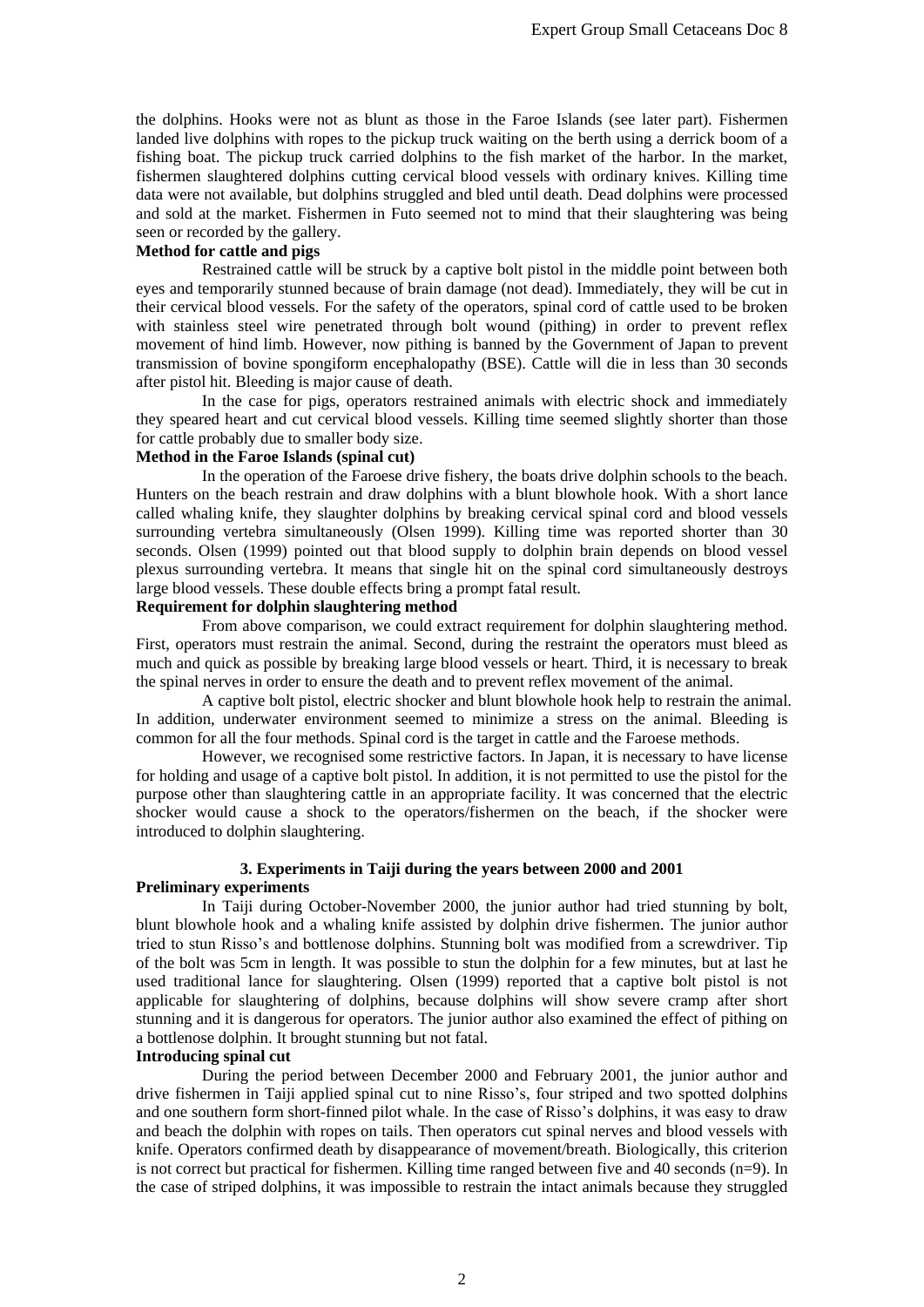before beaching or stranded on rocky part of the beach (slaughtering should be done on sandy beach). Then operators used traditional lances to make dolphins weak. After that, it was easy to cut spinal nerves. Killing time after spinal cut ranged between five and 30 seconds (n=4). Criterion of death was similar to that of Risso's dolphins. The junior author also recorded killing time by the traditional method as ca. 5 mins  $(n=1)$ . In the case of spotted dolphins, situation was similar to striped dolphins. Spinal cut was applied for two spotted dolphins after lance hit. Killing time data were eight and ten seconds  $(n=2)$ . In the case of a pilot whale, it was easy to restrain and killing time was 25 seconds.

Results from a series of trial indicated that spinal cut is the efficient primary slaughtering method for dolphin species other than striped or spotted dolphins. Then drive fishermen prepared slaughtering knife (Figure 3) and introduced spinal cut to commercial operation for false killer and southern form short-finned pilot whales, Risso's and bottlenose dolphins. However, traditional slaughtering method remained for striped and spotted dolphins.

After the partial introduction of spinal cut in Taiji, fishermen in Futo followed it in November 2004 (No drive fishery was conducted in Futo since that time).

## **4. Further improvement in Taiji from 2008 to 2010**

In 2008, FAJ reiterated the request for improvement of dolphin slaughtering method. Fishermen in Taiji considered that spinal cut would be applicable if they could lead striped and spotted dolphins to sandy beach. In December 2008, fishermen covered the rocky part of the beach with a vinyl sheet (3m in depth and 25m in length, Fig. 4) and drove dolphins to sandy beach. This attempt was successful. Dolphins in the net were guided as expected and safely slaughtered by spinal cut. Remained technical difficulty was resolved.

In 2009, fishermen in Taiji started next attempt to prevent blood spill on sea water during slaughtering, because anti-whaling activists used photos and movies of sea water dyed with blood to advertise bad image of the dolphin fishery. Fishermen made a modified knife having small blade (almost similar to a shaft of 13 mm in diameters, Figs 5 and 6) to minimise wound and blood spill. The knife seemed like a needle. Immediately after hit on spinal nerves, operators inserted wooden plug into the wound to minimise blood spill (Figs 5 and 6). Damage on spinal nerves immobilized the dolphins. Following this, fishermen carried dolphins to the "dissection" boat and incised as described above. Blood was released on the boat to sea water off the beach. Initially, Taiji fishermen considered that remaining blood in the body until dissection did not affect meat quality. However, it is recently reported that a part of carcasses showed a decline of meat quality and coagulated blood mass in the muscle.

In 2010, the fishermen preliminarily introduced a device which guides bleeding blood stream to a bottle via rubber tube. It seemed to be a possible way to keep environmental sanitation, but this attempt did not work well in the case of weak blood pressure. For improvements, the senior author is planning a vacuum blood suction system combined with slaughtering needle.

The senior author recognises the necessity to re-examine or calibrate killing data obtained from current killing time criteria with those from mydriasis.

#### **5. Conclusion**

Application of spinal cut method for Japanese dolphin drive fisheries brought significant improvement on killing time (e.g. five minutes to 30 seconds for striped dolphins) and safety for the engaged fishermen. Modified method will keep hygiene of the local coastal sea water.

### **6. Acknowledgment**

Dr. Justines Olsen in Torshavn repeatedly gave valuable advice to the senior author on application of spinal cut method for the Japanese fisheries. Messrs. Shinji Hiruma and Joji Morishita of FAJ and Dr. Hajime Ishikawa of Institute of Cetacean Research, Tokyo, Japan gave us valuable critical comments.

### **7. Literature cited**

Olsen, J. (1999) Killing methods and equipment in the Faroese pilot whale hunt. *North Atlantic Marine Mammal Commission, report to the working group meeting in hunting methods*: NAMMCO/99/WS-2: 1-14.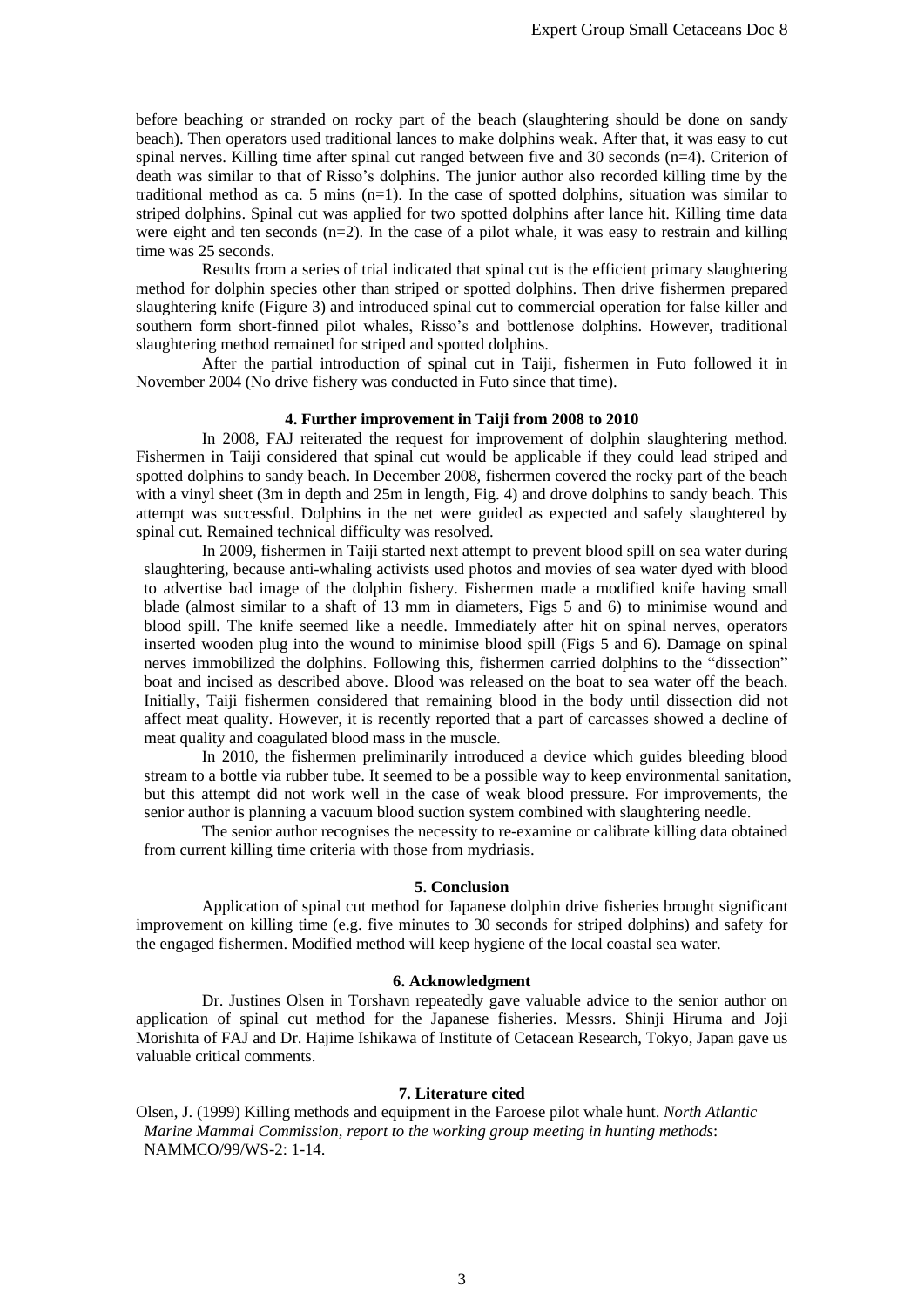

Fig. 1 Lance formerly used in Taiji.



Fig. 2 Flat deck of a boat for dissection. On the deck fishermen extract viscera.



Fig. 3 Prototype of slaughtering knife (upper) and blowhole hook (lower) for Taiji fishery. Blowhole hook is now seldom used.



Fig. 4 a striped dolphin swims along a vinyl sheet which covers the rocky part of the beach.